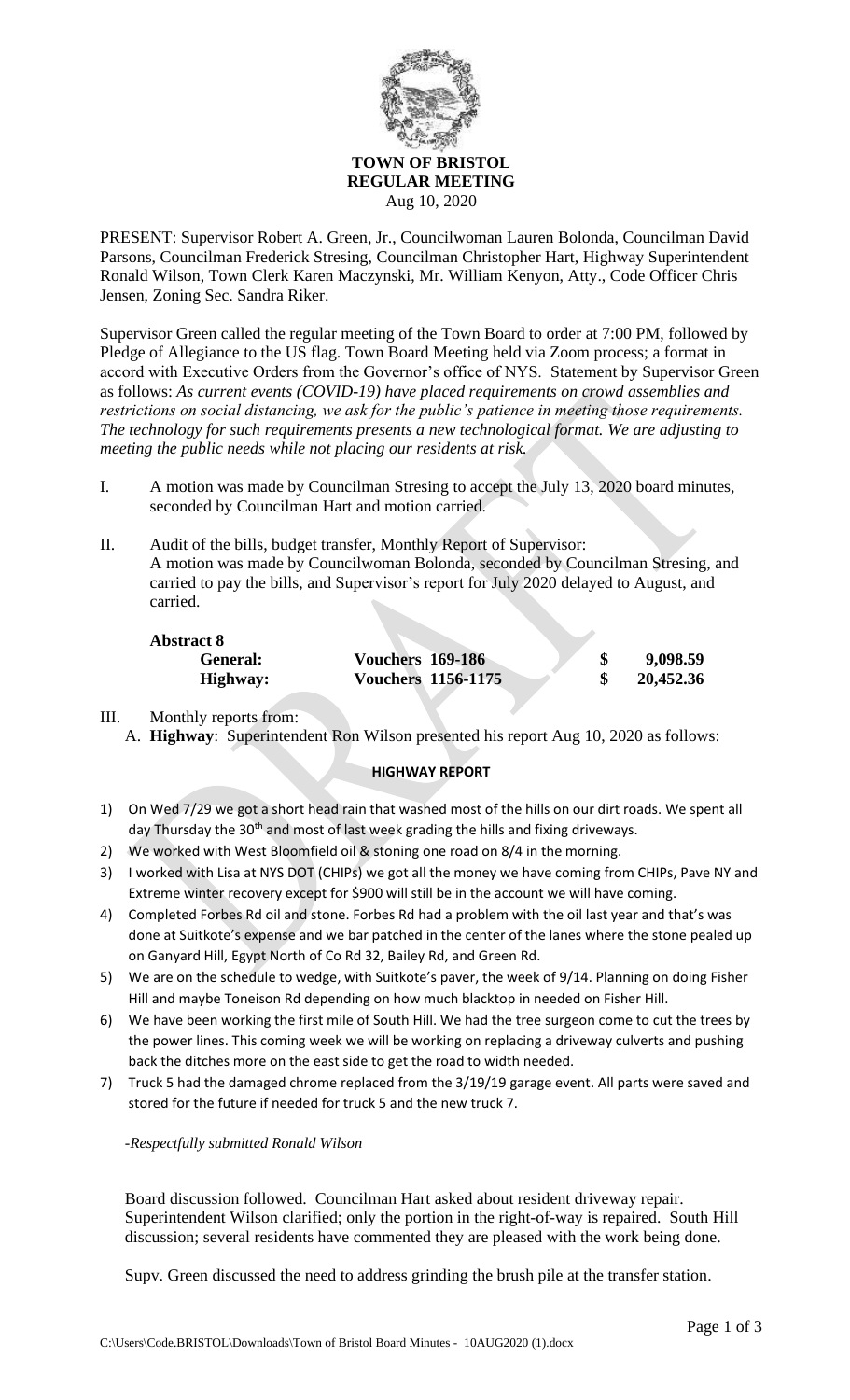## B. **Planning Board & Zoning Board of Appeals and Code Office**; Report from Mrs. Sandra Riker.

#### **Planning, ZBA and Code Office Report**

Mrs. Riker discussed Ms. Haylee Ferington's presentation (from GFLRPC) regarding the Accelerated Renewable Energy Growth Act and Community Benefits that become law on April 3<sup>rd</sup> in NYS. Haylee had reviewed our current Solar Law passed in 2019, thought it was well written but suggested we need to address Battery Storage and creating a standardized siting process.

### **Zoning Board of Appeals**-

**Code Office**-July, 2020 Completions: C of C- 3 New Permits: 12 Inspections: 14 by Chris Jensen General Code 360: Work is ongoing. Mr. Kenyon is reviewing the Town's code.

NYMIR Online University-by now all employees should have received an invitation to register for online training use, If you are having trouble logging in or if you have not received the necessary information to login please let me know and I will provide you with the necessary data.

Respectfully submitted, *Sandra Riker* Planning, Zoning, and Code Office Assistant

Board discussion regarding status of Septic issues. Ms. Riker said she will forward to the board the list provided by Ontario Co. Soil & Water. Discussion of Code 360 revised Bristol code will comprehend the new/refined septic law.

## C. **Parks/Special Committee**.

Park Commissioner's Report presented by Mr. Stevens as follows: **Park Commissioner's Report August 10, 2020**

#### **Update on the park grant.**

Nothing to report. Grant is still in effect until 12/21/2021

#### **Old Business**

Had to fix a broken window in the Barend Pavilion. Malotte Custom Carpentry came within an hour to help replace the window. Got quotes from The Glass Doctor to replace all the windows (13) with tempered or laminated safety glass.

*I have not gotten any quotes to upgrade the windows.*

The Playgrounds have been opened and guidelines posted.

The Pavilions have been opened and users need to sign an agreement to abide by covid 19 guidelines.

## **New Business**

New covid-19 park guidelines have been posted at the Playgrounds and Pavilions and by the Track. The Bristol Share market has made \$288.71 in 2020.

I am trying to return the Bristol Share Market to the original Farmers market theme.

The sharing of household goods has been well appreciated and maybe in the future can be restarted.

Worked with boy scout Ben Battle in Levi Corser Park eliminating gypsy moth eggs. He needed three hours of conservation work for a badge. Ben is interested in doing a Ga-ga Pit for his eagle project. He is looking for a place to build one. The park may not be the appropriate place for a ga-ga pit or maybe it would be a good addition.

Ga-ga is a variant of dodgeball that is played in a ga-ga "pit". The game combines dodging, striking, running, and jumping, with the objective of being the last person standing. Players hit the ball at each other with their hands, and are eliminated if the ball strikes them on or below the waist.

## **-Thomas Stevens Park Commissioner**

Board discussion concerning rules for holding soccer games; no more than 2 spectators per player and following NYS Sport guidelines. Pavilion window glass discussion. Current Barend Pavilion windows meet code requirement. Supv Green requested determining cost for replacing windows versus panes with laminated safety glass.

D. **Town Clerk report**. Mrs. Maczynski presented her report. Total disbursements were \$3,806.25 for the month of June 2020.

Motion by Councilmen Parsons to accept the monthly reports, seconded by Councilwoman Bolonda and carried.